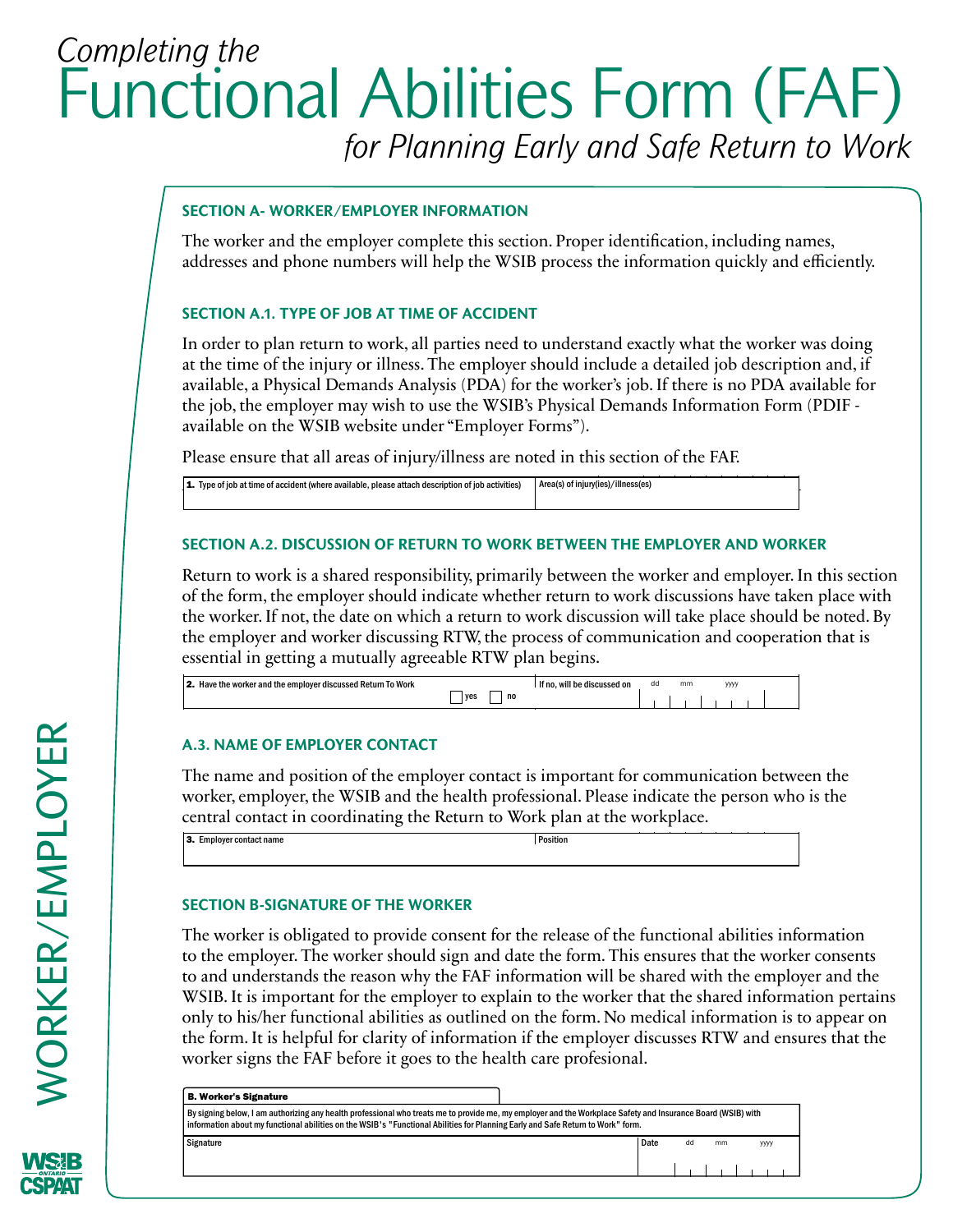#### **SECTION C 3. Employer contact name Position C**

This section requires information from the health professional for billing purposes. It should be mailed or faxed to the WSIB at the address/fax number listed on the front of the FAF. The completion of this form does not replace clinical reporting requirements to the WSIB. For privacy reasons, diagnostic information must never be provided on this form. The information in the shaded area of the billing section should also remain confidential to protect the health care provider's privacy.

| <b>C. Health Professional's Billing Information</b><br>For billing purposes fax or mail pages 2 and 3 to the WSIB.                                                                                                      |          |                                                   |                                 |
|-------------------------------------------------------------------------------------------------------------------------------------------------------------------------------------------------------------------------|----------|---------------------------------------------------|---------------------------------|
| <b>INFORMATION IN SHADED AREAS SHOULD NOT BE PROVIDED TO THE WORKER OR EMPLOYER</b>                                                                                                                                     |          |                                                   |                                 |
| <b>Health Professional's Designation</b>                                                                                                                                                                                |          |                                                   |                                 |
| Chiropractor<br>Physiotherapist<br>Physician                                                                                                                                                                            |          | <b>Registered Nurse (Extended Class)</b><br>Other |                                 |
| Are you registered<br>Yes Please enter the nine digit WSIB Provider ID. in the box provided<br>with the WSIB?<br>No Please call 1 - 800-569-7919 to register                                                            |          |                                                   | <b>WSIB Provider ID.</b>        |
| Health Professional's Name (please print)                                                                                                                                                                               |          |                                                   | Service Code                    |
|                                                                                                                                                                                                                         |          |                                                   | 901                             |
| Address (No. Street, Apt.)                                                                                                                                                                                              |          |                                                   | <b>Your Invoice Number</b>      |
| City/Town                                                                                                                                                                                                               | Province | <b>Postal Code</b>                                | Fax                             |
| I hereby declare that the information being submitted in Sections C, D, E and F of this form is true and complete. It is an<br>offense to knowingly make a false or misleading statement or representation to the WSIB. |          |                                                   |                                 |
| <b>Health Professional's Signature</b>                                                                                                                                                                                  |          | Telephone                                         | Date<br>hh<br>mm<br><b>VVVV</b> |

 $2.1$  Have the worker and the employer discussed Return To Work discussed  $\mu$  no, will be discussed on  $\mu$ 

### **Section D & E**

These sections of the form are where the health professional identifies the worker's overall functional abilities. This information is critical for the employer and worker to be able to plan an early, safe, and successful RTW. Please complete this section in as much detail as possible so that the worker and employer can identify suitable work that can contribute to the worker's active recovery in the workplace. With detailed information about the worker's ability to lift, walk, stand, etc., the employer can identify possible job accommodations as part of a phased return to work while the worker continues to recover from the workplace injury/illness.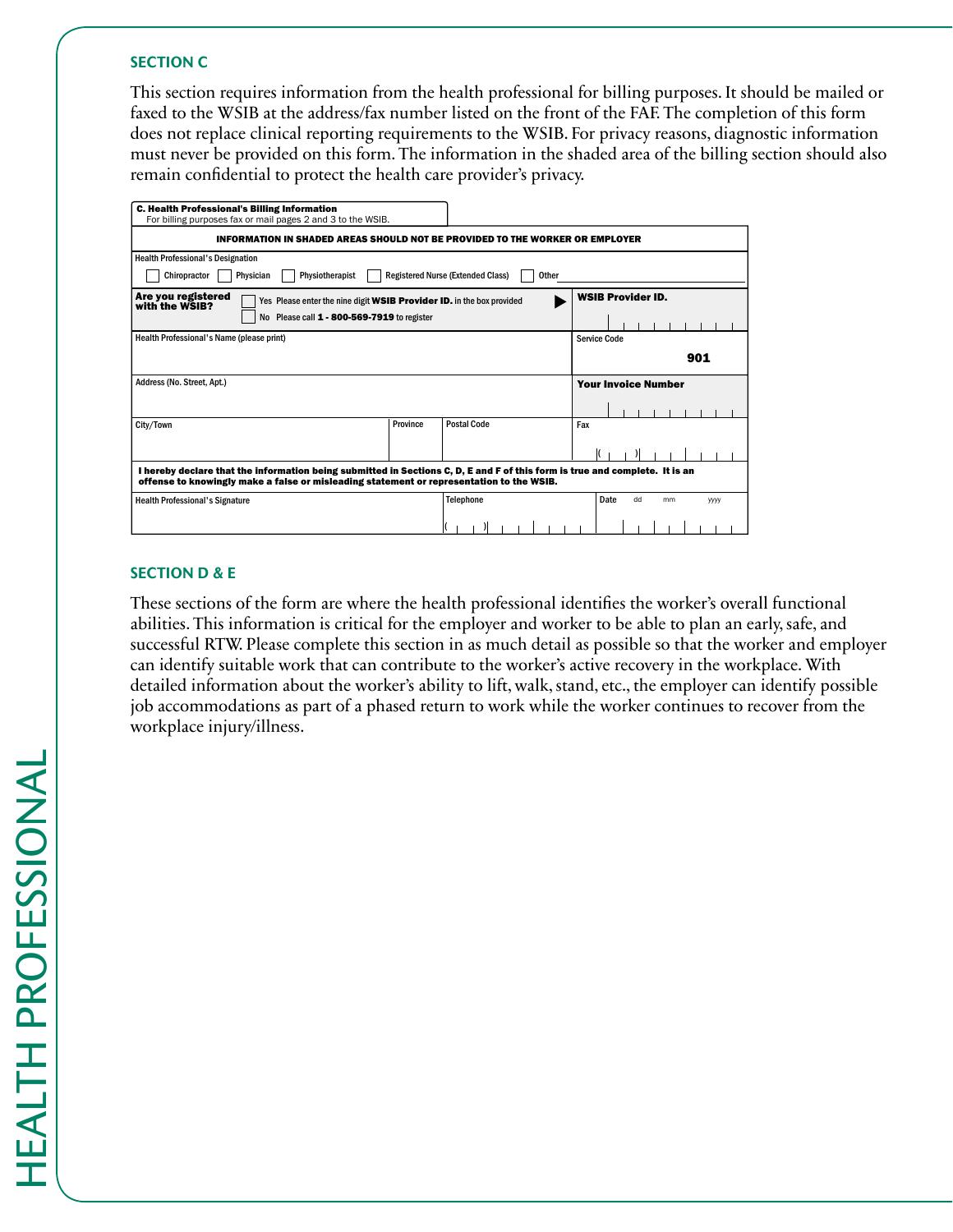If the worker is physically unable to return to work and requires additional time to heal, proceed to Section F and provide the date at which the worker's condition will be re-assessed.

| 1. Date of<br>dd<br>mm                                                                 | 2. Please check one:<br>yyyy                                                                               |                                                                                                            |                                                                                         |
|----------------------------------------------------------------------------------------|------------------------------------------------------------------------------------------------------------|------------------------------------------------------------------------------------------------------------|-----------------------------------------------------------------------------------------|
| Assessment                                                                             | Patient is capable of<br>returning to work with<br>no restrictions.                                        | Patient is capable of returning<br>to work <b>with restrictions</b> .<br>Complete sections <b>E</b> and F. | Patient is physicially unable to<br>return to work at this time.<br>Complete section F. |
|                                                                                        |                                                                                                            |                                                                                                            |                                                                                         |
| E. Abilities and/or Restrictions                                                       |                                                                                                            |                                                                                                            |                                                                                         |
|                                                                                        | 1. Please indicate Abilities that apply, Include additional details in section 3                           |                                                                                                            |                                                                                         |
| Walking:                                                                               | Standing:                                                                                                  | Sitting:                                                                                                   | Lifting from floor to waist:                                                            |
| <b>Full abilities</b>                                                                  | <b>Full abilities</b>                                                                                      | <b>Full abilities</b>                                                                                      | <b>Full abilities</b>                                                                   |
| Up to 100 metres                                                                       | Up to 15 minutes                                                                                           | Up to 30 minutes                                                                                           | Up to 5 kilograms                                                                       |
| 100 - 200 metres                                                                       | 15 - 30 minutes                                                                                            | 30 minutes - 1 hour                                                                                        | 5 - 10 kilograms                                                                        |
| Other (please specify)                                                                 | Other (please specify)                                                                                     | Other (please specify)                                                                                     | Other (please specify)                                                                  |
| Lifting from waist to shoulder:                                                        | Stair climbing:                                                                                            | Ladder climbing:                                                                                           | Travel to work:                                                                         |
| <b>Full abilities</b>                                                                  | <b>Full abilities</b>                                                                                      | <b>Full abilities</b>                                                                                      | Ability to use<br>Ability to                                                            |
| Up to 5 kilograms                                                                      | Up to 5 steps                                                                                              | $1 - 3$ steps                                                                                              | public transit<br>drive a car                                                           |
| 5 - 10 kilograms                                                                       | $5 - 10$ steps                                                                                             | $4 - 6$ steps                                                                                              | Yes<br>Yes                                                                              |
| Other (please specify)                                                                 | Other (please specify)                                                                                     | Other (please specify)                                                                                     | No<br>No                                                                                |
| (please specify)                                                                       |                                                                                                            | cold, noise or scents)                                                                                     | Gripping<br>Pinching<br>Other (please specify)                                          |
|                                                                                        |                                                                                                            | Potential side effects from                                                                                | <b>Exposure to vibration:</b>                                                           |
| Limited pushing/pulling with:                                                          | Operating motorized equipment:                                                                             |                                                                                                            |                                                                                         |
|                                                                                        | (e.g. forklift)                                                                                            | medications (please specify)                                                                               |                                                                                         |
| Left arm<br><b>Right arm</b><br>Other (please specify)                                 |                                                                                                            | Do not include names of<br>medications.                                                                    | Whole body<br>Hand/Arm                                                                  |
|                                                                                        |                                                                                                            |                                                                                                            |                                                                                         |
|                                                                                        |                                                                                                            |                                                                                                            |                                                                                         |
| 3. Additional Comments on Abilities and/or Restrictions.<br>$1 - 2$ days<br>3 - 7 days | 4. From the date of this assessment, the above will apply for approximately:<br>8 - 14 days<br>$14 + days$ | 5. Have you discussed return to work<br>with your patient?                                                 | Yes<br>No                                                                               |

#### **Section E5**

The health professional has an important role in the return to work process and can assist the worker in feeling comfortable about the importance and value of early and safe return to regular life activities, including returning to work.

| with your patient?<br>No<br>Yes |  |
|---------------------------------|--|
|---------------------------------|--|

#### **Section E6**

Please indicate here what hours and start date are recommended for the RTW Plan.

| ះ and start date:<br>work<br>hours | yyy) |
|------------------------------------|------|
|                                    |      |

#### **Section F**

Please indicate date of next appointment for follow-up. This will help the employer in the process of the RTW planning and evaluation of success.

| <b>F. Date of Next Appointment</b>                                                    |  |    |    |  |  |  |  |
|---------------------------------------------------------------------------------------|--|----|----|--|--|--|--|
| Recommended date of next appointment to review <b>Abilities and/or Restrictions</b> . |  | dd | mm |  |  |  |  |
|                                                                                       |  |    |    |  |  |  |  |